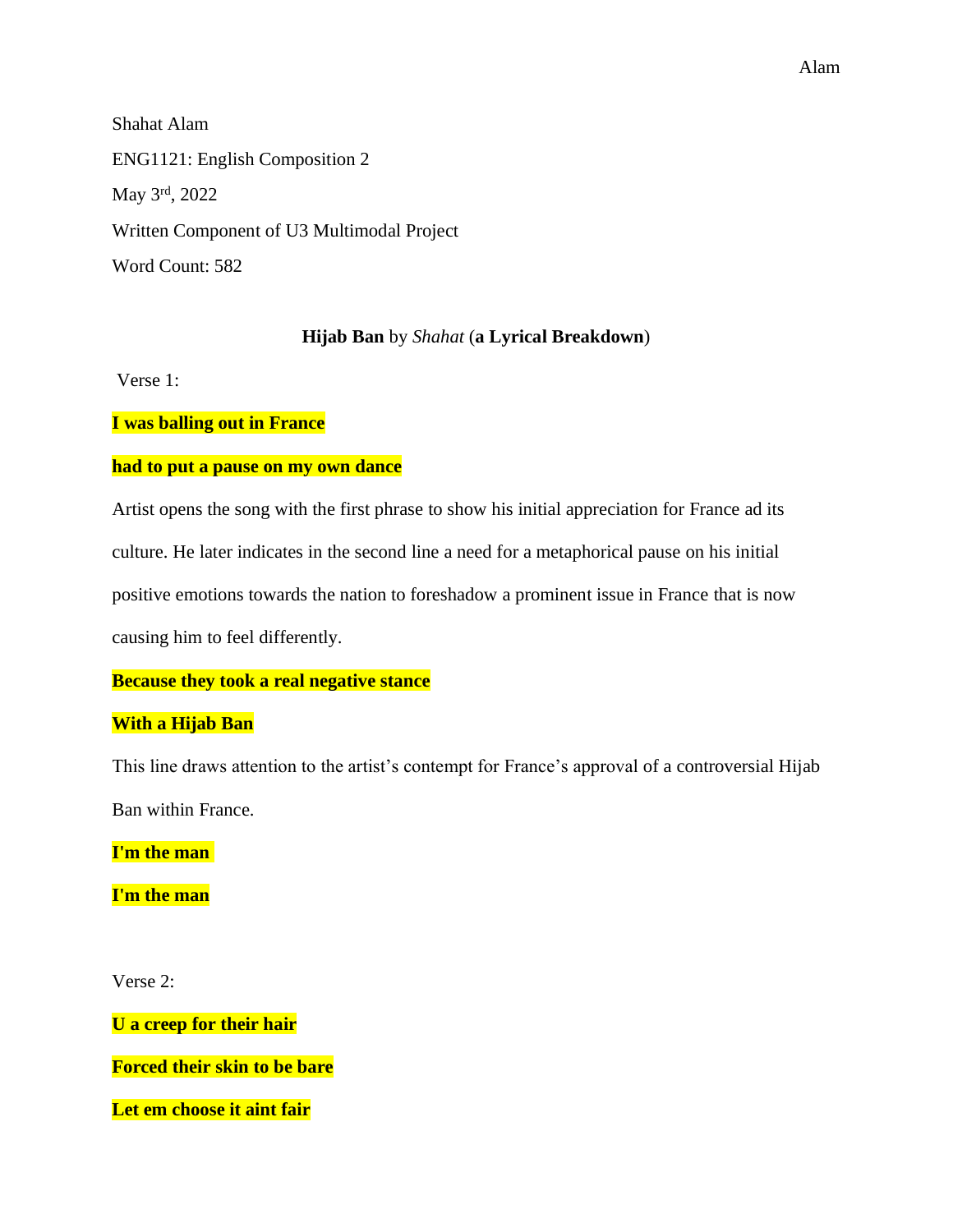Alam

## **Let em choose it aint fair**

## **In their shoes it aint fair**

## **Let em choose it aint fair**

This verse alludes to the injustice brought upon Muslim French Woman and the violation of their right to choose how they dress. The fifth line of this particular stanza is used to draw empathy towards their plight but also is a pivotal point in the song. From here on out, apart from the following chorus, the Artist stands in solidarity with French Muslim Woman by singing as if he were one of them. This is done to replicate a more intimate account of their predicament.

Verse 3:

**Let them choose what to wear Let them choose what to wear Let them choose what to wear Let them choose what to wear**

Verse 4:

**In the field trying to play the game**

**In the field trying to feel the same**

**In the field fighting our name**

**In the field trying to hide the pain**

This verse is a nod to the struggles of the activist group of young female footballers, 'Les

Hijabeuses'. France currently bars individuals wearing Hijabs from participating in competitive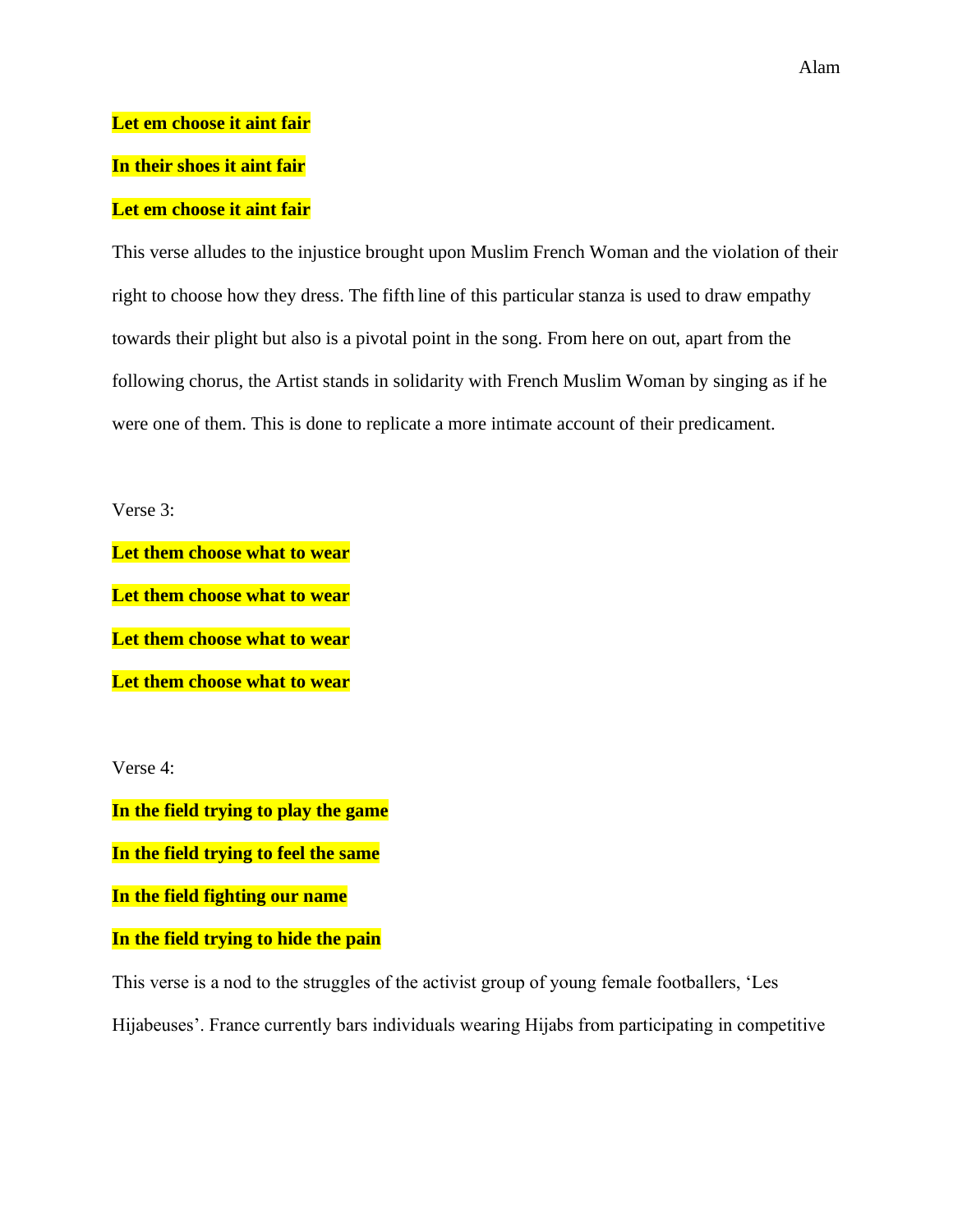sports, leading to the formation of groups like 'Les Hijabeuses' who must resort to enjoying such an innocent recreation away from the public eye.

#### Verse 5:

### **And I hear you calling**

### **Slurs when we're balling**

### **Rules like you Stalin**

The previous line addresses the French government and is meant to be a humorous analogy that compares their discriminatory and baseless laws to the rules imposed under Stalinism.

#### **Fall back on our faith**

#### **Never lose never Fallen**

The last two lines of this stanza recognizes the activists' bravery for their willingness to fight the French government on the issue rather than succumb to the pressure and take off the hijab, an integral part of their identity.

#### Verse 6:

**Had 2 realize that the President was wilin'**

**Had a hard time to keep in our Silence**

**matter how hard never choose the violence**

#### **Had 2 go home with tears in my eyelid closed**

The final verse opens with a particular line summarizing an epiphany the Artist had in which he realized the renowned president of France, Emmanuel Macron, could have used his political influence to condemn such actions taken by the senate of France but instead chose not to. This